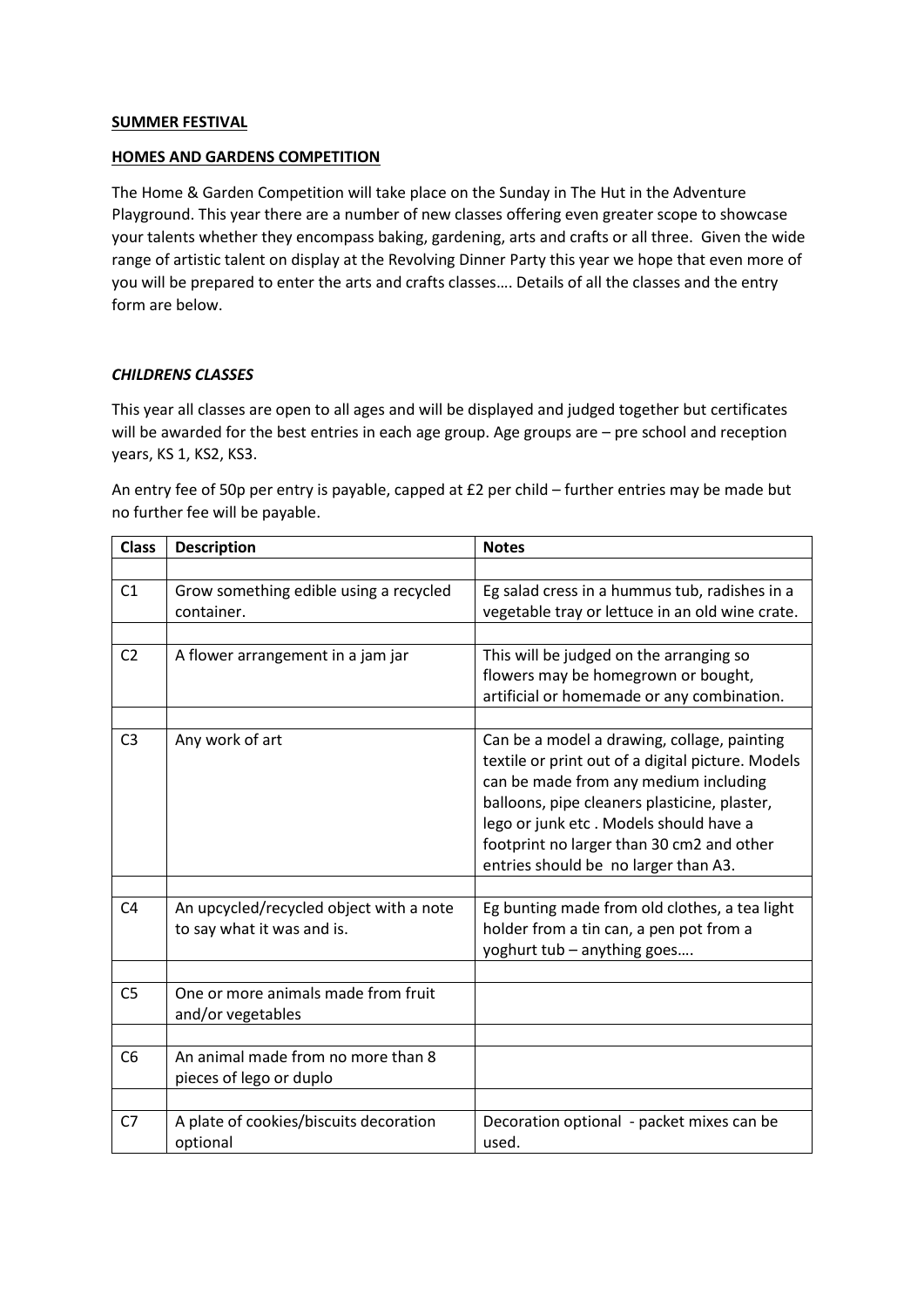#### **ADULTS AND TEENS**

Adult and teen entries will be displayed and judged together but where there are a sufficient number of entries certificates may be awarded for the best entries in each age group

An entry fee of £1 per entry is payable, capped at £5 per entrant– further entries may be made but no further fee will be payable. More than one entry can be submitted in the same class.

### *PRESERVES*

All entries should be submitted with an anonymised note stating the flavour and ingredients

| <b>Class</b>   | <b>Description</b>       | <b>Notes</b>                            |  |
|----------------|--------------------------|-----------------------------------------|--|
|                |                          |                                         |  |
| <b>P1</b>      | Any sweet preserve       | Jam marmalade, curd, jelly etc          |  |
|                |                          |                                         |  |
| P <sub>2</sub> | Any pickle               | Please remember this is a family show!! |  |
|                |                          |                                         |  |
| P <sub>3</sub> | Any chutney              |                                         |  |
|                |                          |                                         |  |
| P <sub>4</sub> | A non alcoholic beverage | To be presented in a screw top bottle   |  |
|                |                          |                                         |  |
| P <sub>5</sub> | An alcoholic beverage    | To be presented n a screw top bottle.   |  |
|                |                          |                                         |  |

#### *BAKING*

All entries should be submitted with an anonymised note stating the flavour and ingredients

Entries in classes B1 – B4 will be donated to the tea party at the end of the afternoon.

| <b>Class</b>   | <b>Description</b>                     | <b>Notes</b>                                     |  |
|----------------|----------------------------------------|--------------------------------------------------|--|
|                |                                        |                                                  |  |
| <b>B1</b>      | A cake baked in a loaf tin.            | Decoration optional                              |  |
|                |                                        |                                                  |  |
| <b>B2</b>      | Six of any type of small cake          | Eg muffin, flapjack brownies meringue etc        |  |
|                |                                        |                                                  |  |
| B <sub>3</sub> | Six scones – sweet or savoury          |                                                  |  |
|                |                                        |                                                  |  |
| <b>B4</b>      | Six small or one large savoury item    | Eg quiche, scotch egg, sausage roll, pie etc     |  |
|                | suitable for a buffet                  |                                                  |  |
|                |                                        |                                                  |  |
| <b>B5</b>      | A loaf of bread made with yeast        |                                                  |  |
|                |                                        |                                                  |  |
| <b>B6</b>      | A loaf of bread or 6 small breads made | Any raising agent other than yeast may be        |  |
|                | without yeast                          | used, or none - eg flat bread, pitta, soda bread |  |
|                |                                        | etc                                              |  |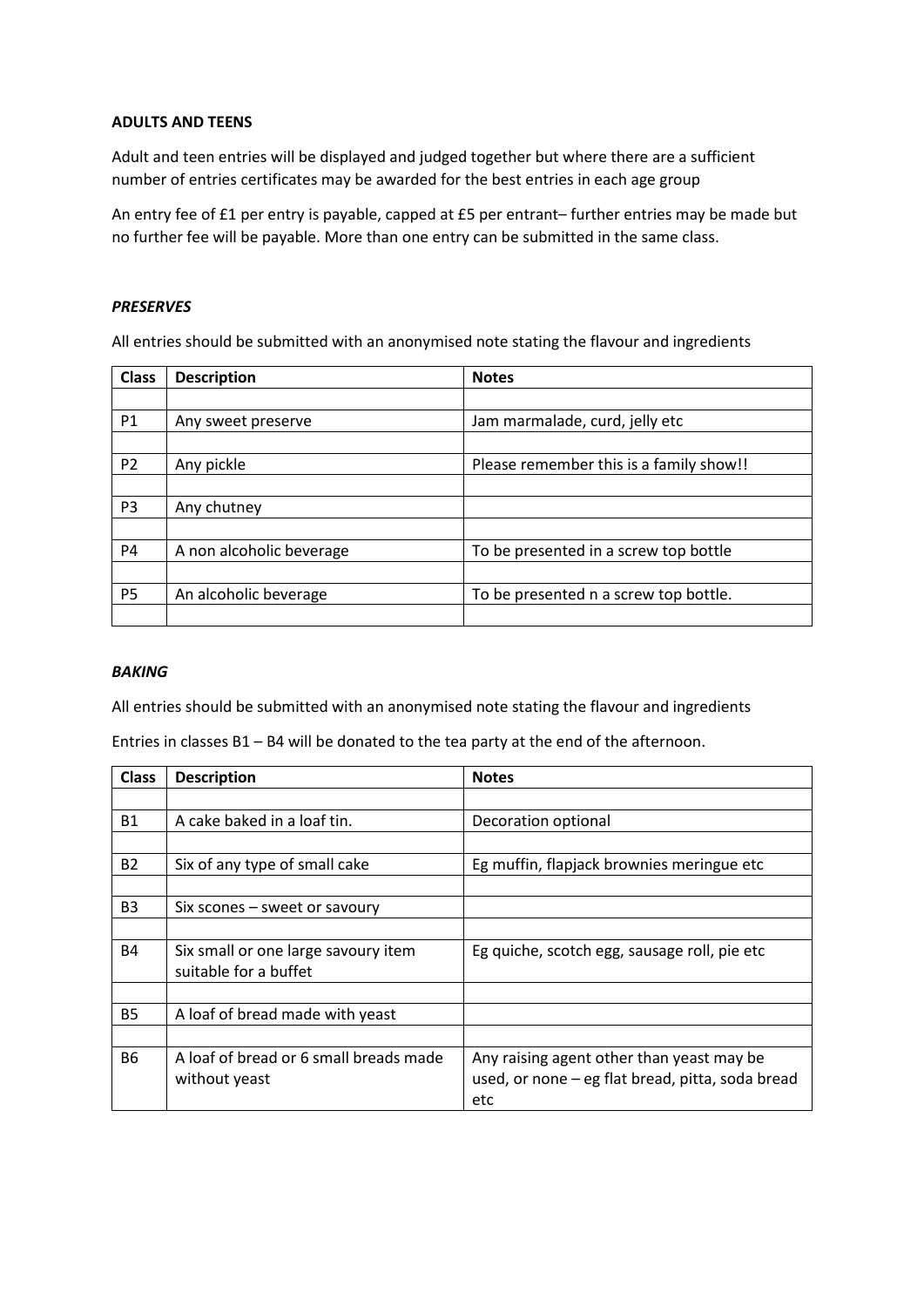## *ARTS AND CRAFTS*

| <b>Class</b>   | <b>Description</b>                                                     | <b>Notes</b>                                                                                                                                                                |  |
|----------------|------------------------------------------------------------------------|-----------------------------------------------------------------------------------------------------------------------------------------------------------------------------|--|
|                |                                                                        |                                                                                                                                                                             |  |
| A1             | Any item made from recycled materials                                  | Any medium is acceptable eg metal, wood,<br>textiles, metal, plastic, paper/card. To be<br>submitted with an anonymous note stating<br>what it is and what it was.          |  |
|                |                                                                        |                                                                                                                                                                             |  |
| A2             | Any handworked textile item                                            | Embroidery patchwork knitting crochet<br>weaving macrame etc or a decorated item of<br>bought clothing or an accessory eg a decorated<br>t shirt or screen printed tote bag |  |
|                |                                                                        |                                                                                                                                                                             |  |
| A <sub>3</sub> | A model in any medium                                                  | Footprint should be no bigger than 40cm2 -<br>can be as tall as you like. Any medium plaster<br>plastic wood metal balloons clay plasticine lego<br>etc or any combination  |  |
|                |                                                                        |                                                                                                                                                                             |  |
| A4             | Any picture in any medium except<br>photography                        | Collage painting drawing print out of a digital<br>work of art etc                                                                                                          |  |
|                |                                                                        |                                                                                                                                                                             |  |
| A5             | Platinum Jubilee photograph - a photo<br>on any royal theme or subject | Can be printed in colour or monochrome on<br>any paper but should not exceed A4 in size.                                                                                    |  |
|                |                                                                        |                                                                                                                                                                             |  |

## *GARDENS*

| <b>Class</b>   | <b>Description</b>                         | <b>Notes</b>                                     |  |
|----------------|--------------------------------------------|--------------------------------------------------|--|
|                |                                            |                                                  |  |
| G <sub>1</sub> | A rose - to be judged solely on scent      | May be a single head or a spray on a single stem |  |
|                |                                            |                                                  |  |
| G <sub>2</sub> | A rose – to be judged solely on appearance | May be a single head or a spray on a single stem |  |
|                |                                            |                                                  |  |
| G3             | My favourite flower in bloom               | Any flower except roses                          |  |
|                |                                            |                                                  |  |
| G4             | A bunch of home-grown herbs                | May be tied or in a jam jar                      |  |
|                |                                            |                                                  |  |
| G5             | A flower arrangement in a jam jar          | Flowers must be home-grown                       |  |
|                |                                            |                                                  |  |
| G6             | Free flower arrangement – max 40cm2        | Flowers may be home grown or bought and any      |  |
|                |                                            | container may be used. Please do not use oasis.  |  |
|                |                                            |                                                  |  |
| G7             | A house plant to be judged on foliage      | Any plant in any container nor to exceed a       |  |
|                |                                            | 40cm2 footprint.                                 |  |
|                |                                            |                                                  |  |
| G8             | A houseplant to be judged on flowers       | Any plant in any container nor to exceed a       |  |
|                |                                            | 40cm2 footprint.                                 |  |